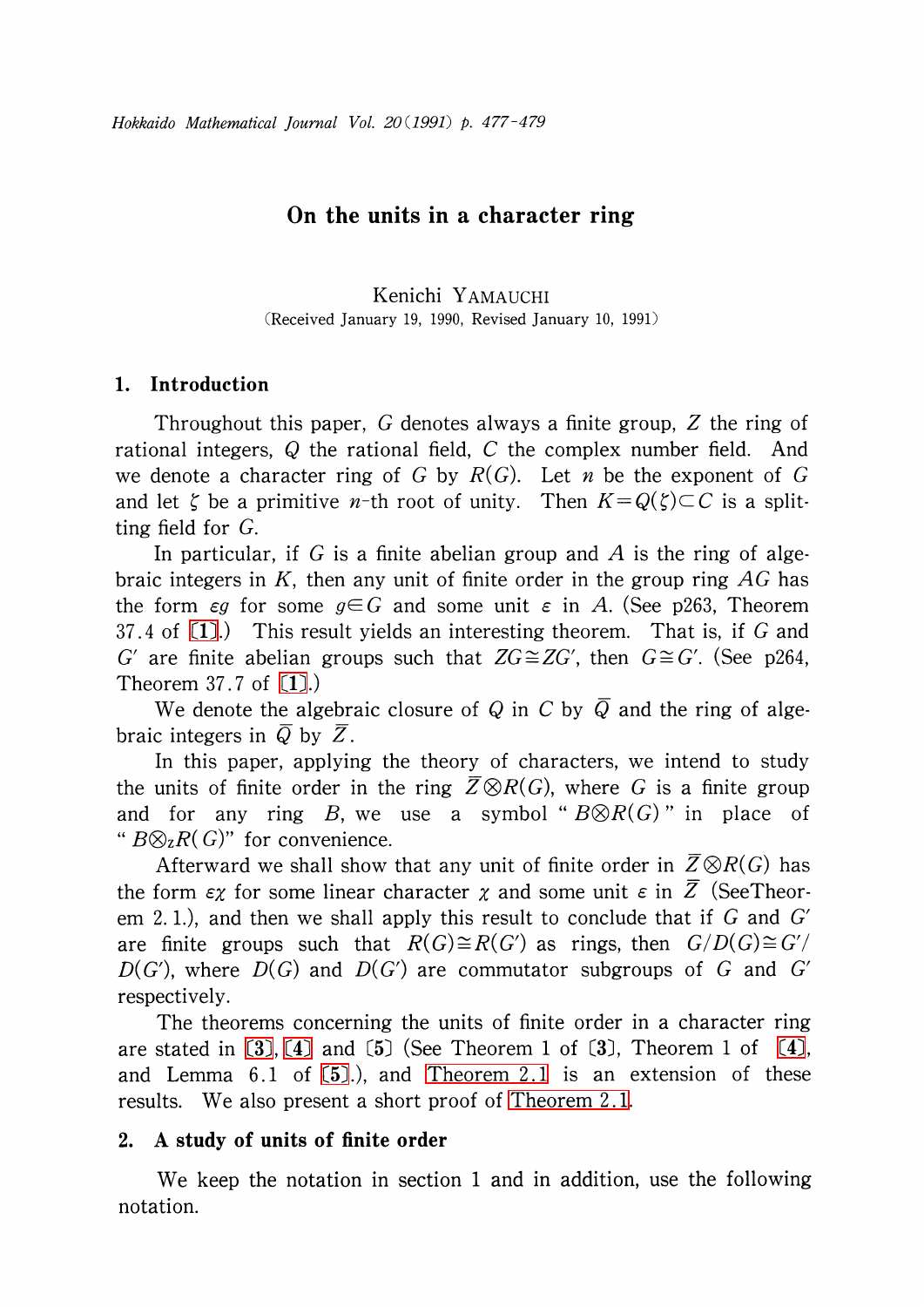$\chi_{1}(=1_{G})\ldots,\chi_{h-1}$  and  $\chi_{h}$  denote the irreducible C-characters of G.

For  $\alpha{\in} C,\ \bar{\alpha}$  denotes a conjugate complex number of  $\alpha,$  and  $|\alpha|$  an absolute value of  $\alpha$ .

For any ring B,  $U_{f}(B)$  denotes the set of units of finite order in B, and  $G$  the group of linear characters of  $G$ .

For  $\theta,\; \eta\!\in\!\overline{Z}\!\otimes\! R(G),$  we set

 $<\theta$ ,  $\eta$  > = 1/|G| $\sum_{g\in G}\theta(g)\eta(g)$ .

Then we have the following theorem about the units of finite order in  $\overline{Z}\otimes R(G).$ 

<span id="page-1-0"></span>THEOREM 2.1.  $U_{f}(\overline{Z}\otimes R(G))=U_{f}(\overline{Z})\times\hat{G}$  (a direct product).

PROOF. For  $u=\sum_{i=1}^{h}a_{i}\chi_{i}\in\overline{Z}\otimes R(G)$ ,  $a_{i}\in\overline{Z}$ , we set  $\overline{u}=\sum_{i=1}^{h}\overline{a}_{i}\overline{\chi}_{i}$ , where  $\overline{\chi}_{i}$  denotes a conjugate character of  $\chi_{i}(i=1, \ldots, h)$ . Suppose that  $u$  $\in U_{f}(\overline{Z}\otimes R(G))$ . Then  $u\left(g\right)$  is a root of unity for all  $g\!\in\! G$ . Hence  $|u(g)|^{2}=u(g)\,u(g)=1$ . Therefore we have  $u\overline{u}=1_{G}$ . From this equation, it follows that

$$
\sum_{i=1}^{h} |a_i|^2 = \langle u, u \rangle = \langle u\overline{u}, 1_G \rangle = 1 \cdots (2.1)
$$

For any  $\sigma{\in}G(\bar{Q}/Q)$ , we set  $u^{\sigma}{=}\Sigma_{i=1}^{h}$   $a_{i}^{\sigma}{\chi}_{i}^{\sigma}$ . Since  $\chi_{i}^{\sigma}$  also is an irreducible character of  $G$ , we have  $u^{\sigma} {\in} U_{f}(\overline{Z}\!\otimes\! R(G))$ .

By the equation of  $(2.1)$ , we have

 $\sum_{i=1}^{h}|a_{i}^{\sigma}|^{2}=1$  for all  $\sigma{\in}G(\overline{Q}/Q)$ .

Hence for each i,  $|a_{i}^{\sigma}|\leq 1$  for all  $\sigma{\in}G(\overline{Q}/Q)$ . Therefore  $a_{i}$  is either  $0$ or a root of unity.  $(i=1,\ldots, h)$ . That is, it follows that  $u=\varepsilon_{i}\chi_{i}$  for some *i*, where  $\varepsilon_{i}$  is a root of unity. Since  $|\chi_{i}(1)|=|\varepsilon_{i}^{-1}u(1)|=1$ ,  $\chi_{i}$  must be a linear character of G. This completes the proof.  $Q.E.D.$ 

As a consequence of [Theorem](#page-1-0) 2. 1, we can easily obtain the following corollary.

<span id="page-1-1"></span>COROLLARY 2.2.  $U_{f}(R(G)) = {\pm 1} \times \hat{G}$  (a direct product).

THEOREM 2.3. If  $R(G) \cong R(G')$  as rings for two finite groups G, G', then we have

 $G/D(G) \cong G'/D(G')$ .

PROOF. Since  $R(G)\cong R(G')$ , we see that  $U_{f}(R(G))\cong U_{f}(R(G'))$ . By [Corollary](#page-1-1) 2.2, we have  $\{\pm 1\}\times\widehat{G}\,\widetilde{=}\,\{\pm 1\}\times\widehat{G}'$ . By the fundamental theorem